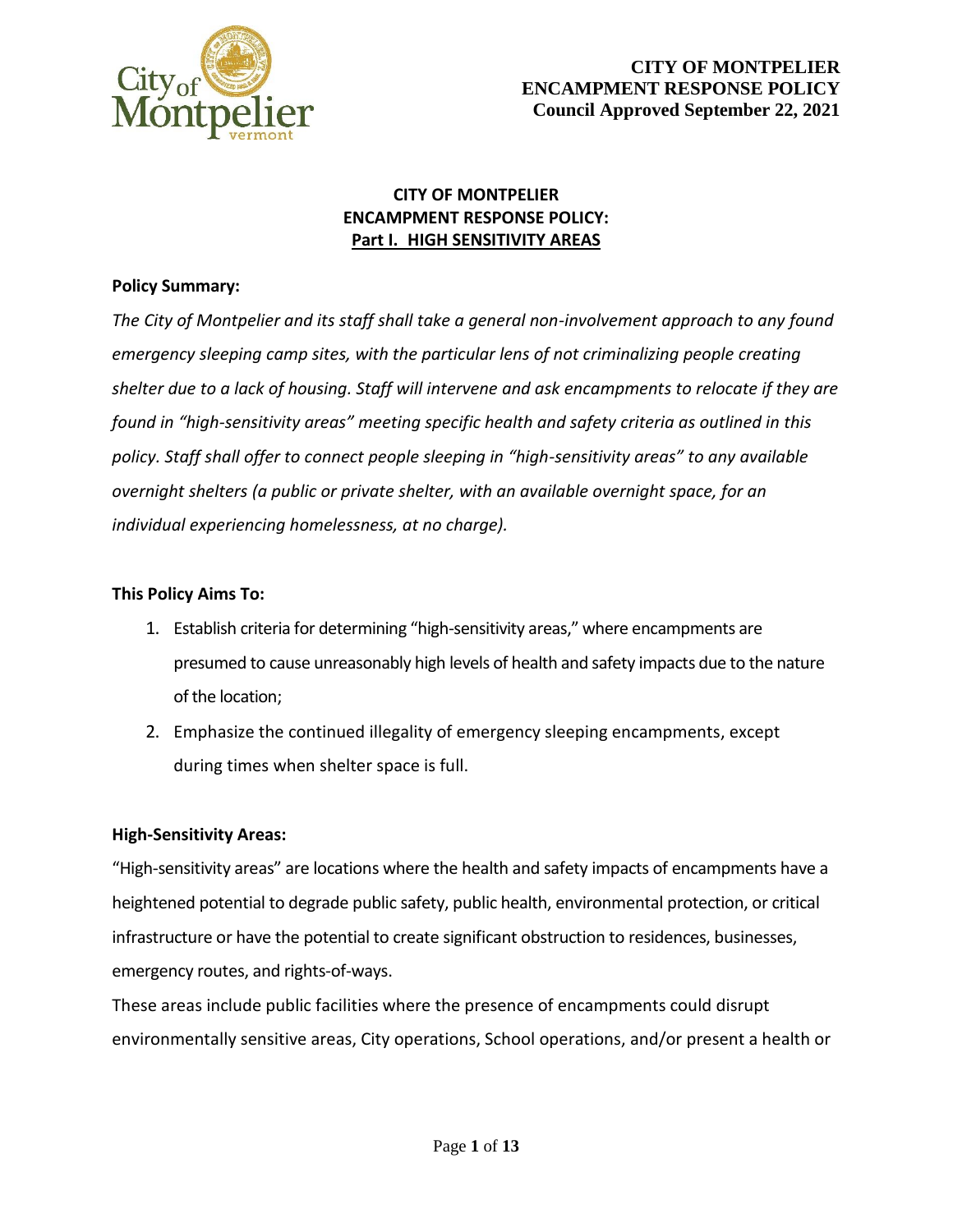

safety concern to City Staff, School Staff, or Montpelier residents using the facilities. They may also be areas that present significant safety concerns for those who are sleeping. An encampment in an area that meets this definition is in a per se "high sensitivity area." In addition to this definition, City Staff shall use any of the following factors for determining whether an encampment is located in a "high-sensitivity area":

- *Public health factors:*
	- Confirmed case of infectious disease(s) present at encampment;
	- Excessive animal or vermin vector hazards (e.g., rats) present at encampment;
	- Presence of biological vector hazards (e.g., blood, fecal matter) present at encampment;
	- Camping on or encroachment of the grounds of a facility tied to public health (e.g., water treatment or water resource recovery facility) where such activity is interfering or likely to interfere with the operations, integrity, or public health obligations of the facility;
	- Notice of public health emergency at a site of an encampment declared by a local, state, or federal public health entity present at encampment; or
	- Need for cleaning or restoration, at the encampment site, as identified by City staff.

● *Public safety factors:*

- Location of an encampment at or on ground adjoining a school, childcare facility, adult day-care facility, or other public facility with serving a young or vulnerable population;
- Location of encampment is on privately owned land and the City has been requested to intervene;
- Location of encampment is on public land where individuals have a private easement or ownership interest or where the City owes a duty to maintain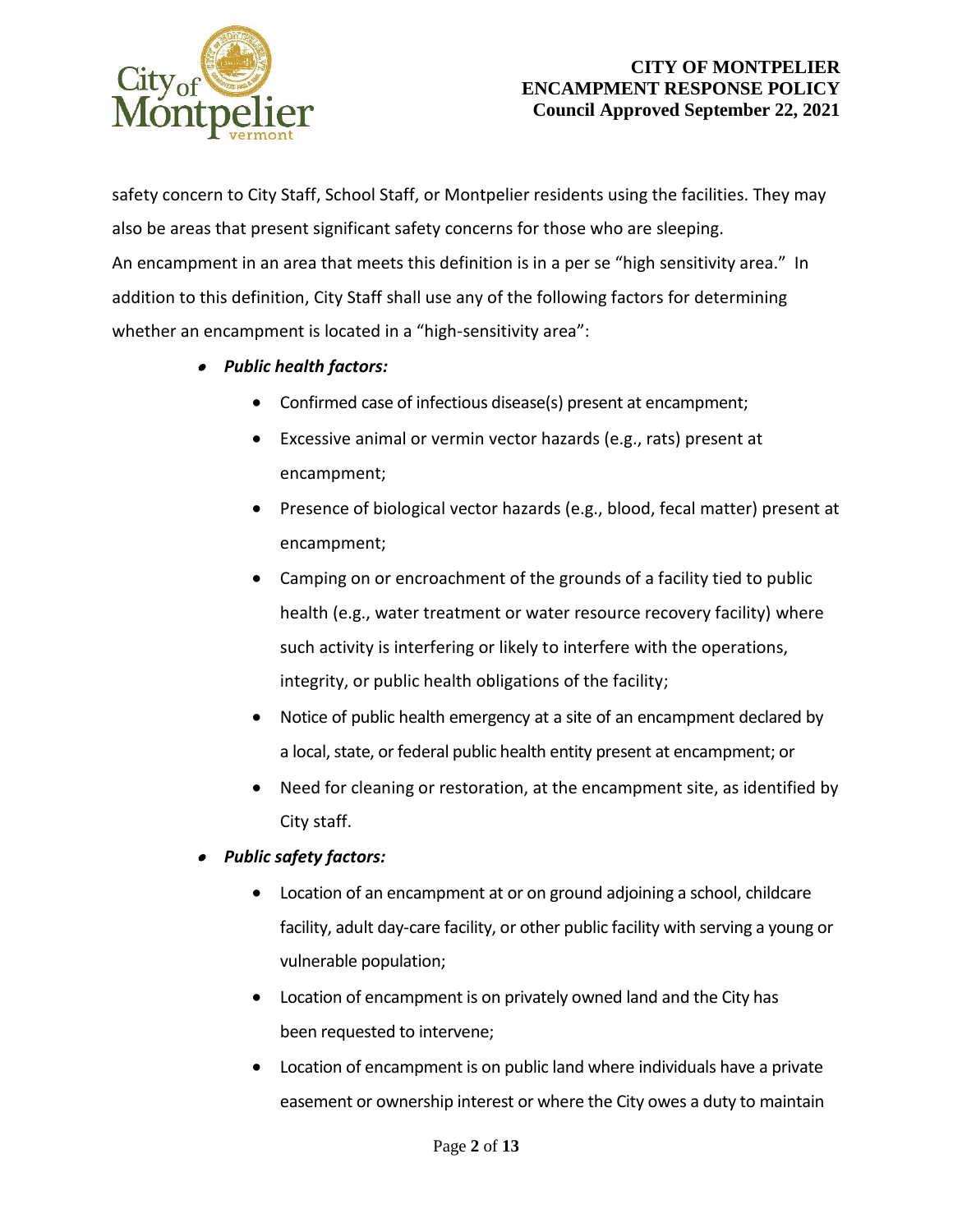

said lands in perpetual care to the benefit or partial benefit of private individuals (i.e. City cemeteries);

- Location is within 50 feet of the property boundaries of private property (unless adjoining owner consents); Montpelier water treatment facility, Montpelier water resource recovery facility, or Montpelier-Roxbury School District property;
- Individual is a registered sex offender and the location is in violation of his or her on-going terms of probation, parole, or release;
- Location of encampment obstructs or impedes the right-of-way, lane of traffic, bike lane, hydrant, or ADA access;
- Location of encampment such that First Responders (including, but not limited to, Fire, Police, and any health care workers), are impeded in performing their essential government functions;
- Pervasive criminal activity present at encampment;
- Damage to essential infrastructure (e.g., reservoirs, bridges, public utilities, drainage and sewer systems) present at encampment;
- Excessive amounts of waste/garbage/debris as determined by City Staff present at encampment;
- Excessive fire hazards and/or calls for service as determined by Fire and/or Police, including unpermitted outside fires present at encampment;
- Presence of open electrical splices or illegal wiring present at encampment; or
- Storage of tires, gasoline, or propane tanks, and unsafe storage of combustible materials or accumulation of combustible waste present at encampment.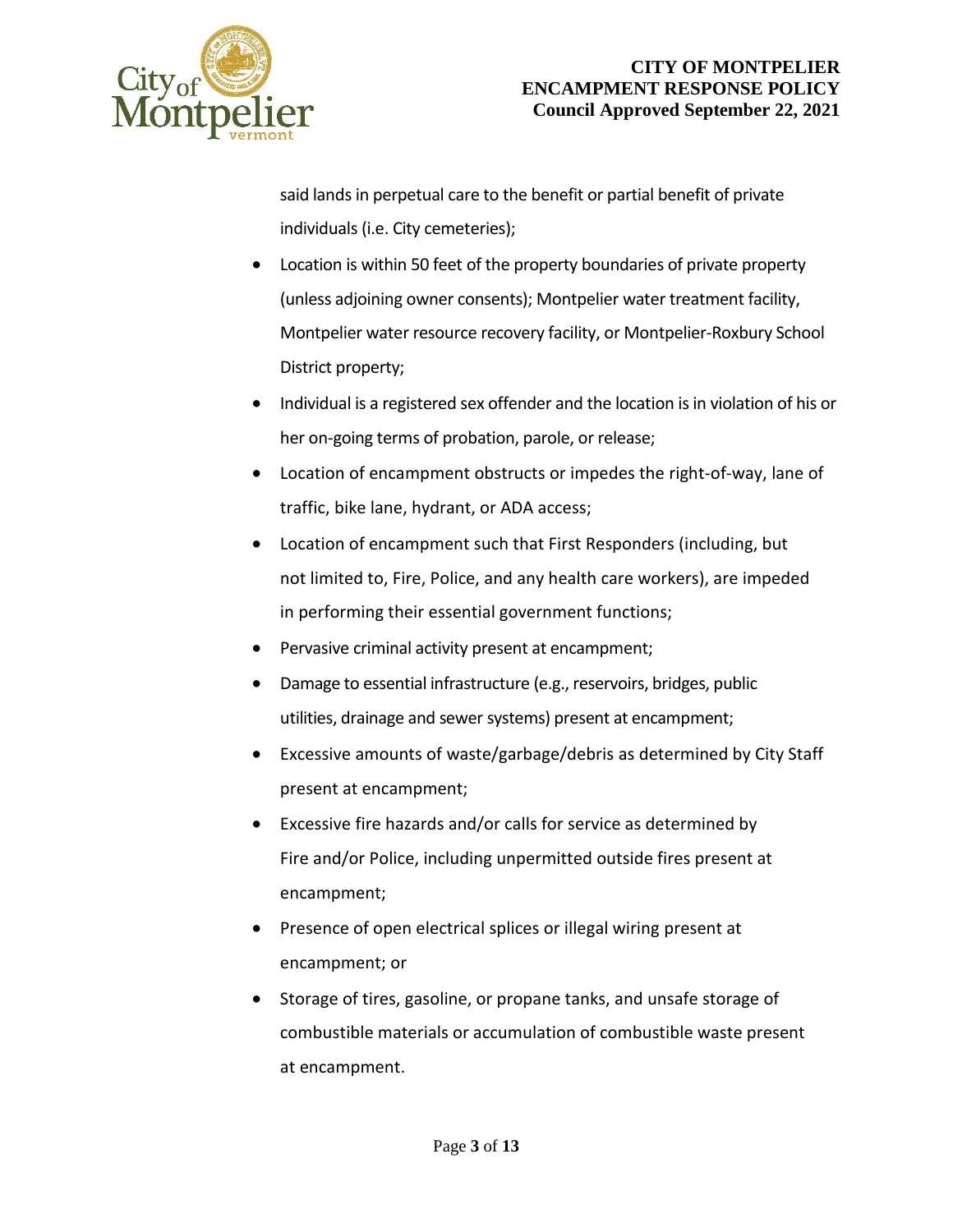

#### . *Environmental protection factors:*

- Location of encampment is in an area that is protected, deemed sensitive, or protected from development by federal, state, or local law, such as a wetland, vernal pool, or steep slope;
- The Location of the encampment is within a federal, state, or locally recognized wildlife habitat area;
- The Location of the encampment is interfering with a park, wilderness environment or wildlife habitat;
- The Location of the encampment is in an area where there is concern with erosion;
- The Location obstructs or impedes an established outdoor activity or use, such as mountain biking or hiking;
- Location is an area that the Parks Commission, City Staff, or the Conservation Commission have deemed to be environmentally sensitive or fragile; or
- There is evidence of impairment of a natural resource(s) as a result of the encampment.

### **Purpose of Designation:**

Any designation or action taken under this policy is not intended to penalize an individual found camping under emergency circumstances. Rather this designation is to prioritize the removal and relocation of such individuals in recognition of the public health, public safety, and/or environmental protection issues implicated by the site or circumstances.

Nothing in this policy is intended to permit or affirmatively allow individuals to camp or locate a campsite on public property owned by, controlled by, or within the boundaries of the City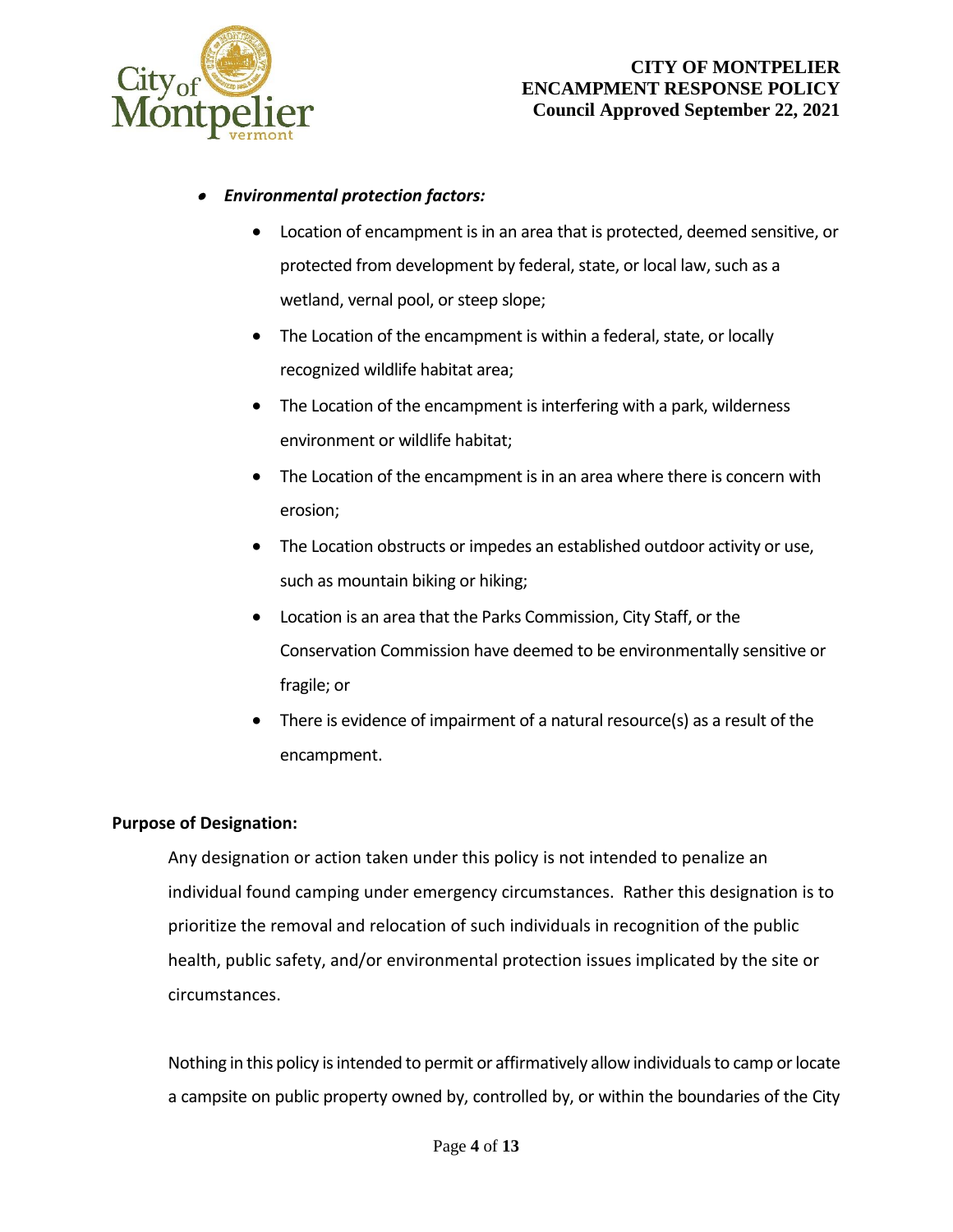

of Montpelier. This policy is intended to address emergency situations where individuals without other resources have been left with no other option apart from camping.

The City recognizes that individuals in these emergency circumstances may not know or be aware that they are siting an encampment in a high sensitivity area. The purpose of this designation and policy is, in part, to educate and assist such individuals in connecting with community services and/or relocating to a site that will not implicate the factors listed above. This policy shall at all times be interpreted and implemented in a manner that affords dignity and care to the individual being asked to move or relocate.

### **City Intervention:**

Encampments determined to be in "high-sensitivity areas" will be subject to intervention, and asked to move or relocate, given their potential degradation to the environment, public safety, public health, or critical infrastructure and/or their presence being an obstruction to egress or presenting specific safety risks.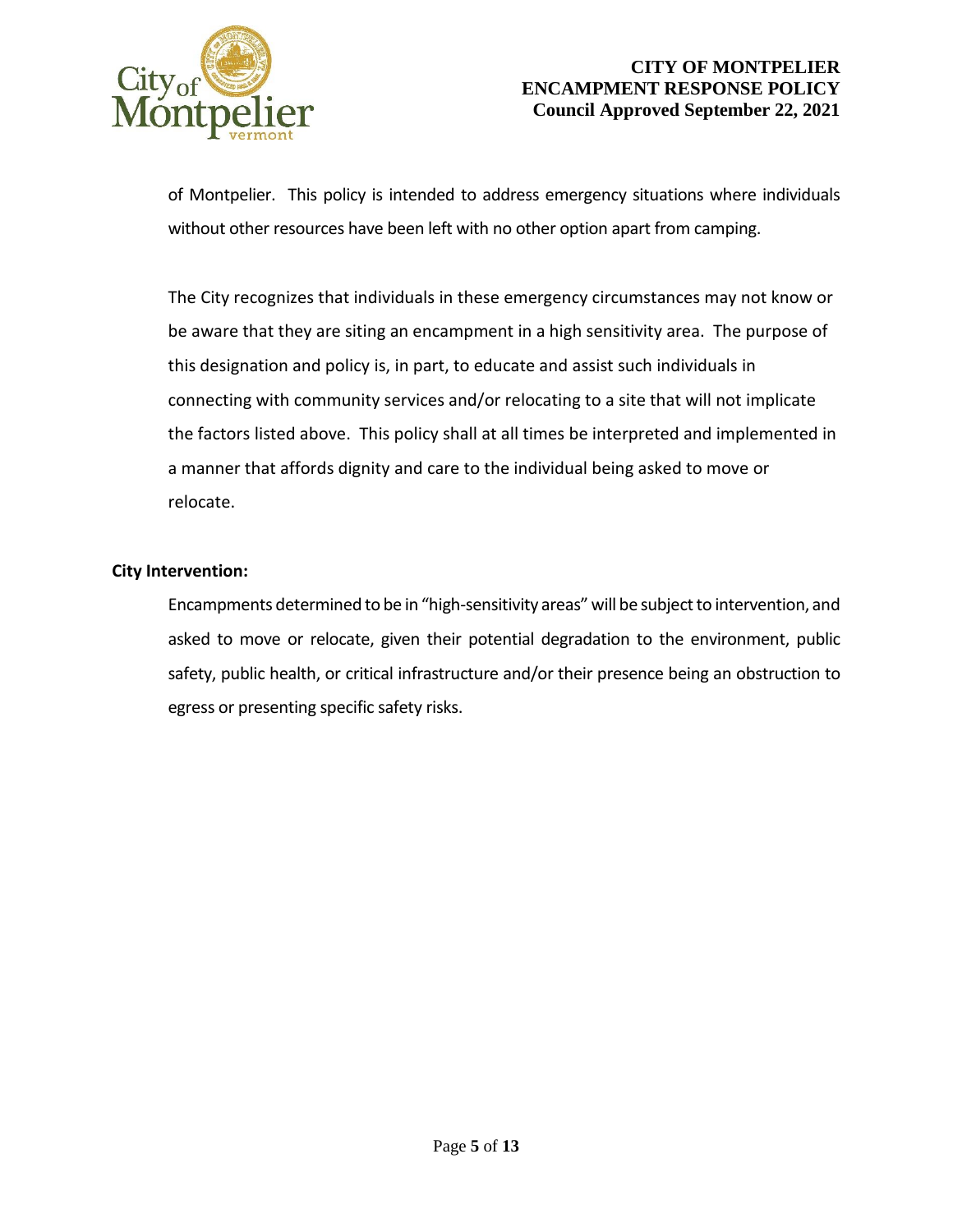

## **CITY OF MONTPELIER ENCAMPMENT RESPONSE POLICY:**

### **Part II. CITY STAFF PROTOCOL**

### **Summary:**

*Staff shall report any seen encampments, regardless of their location, to the City Manager's Office and the Police Department, who will in turn report the location to the Peer Support Outreach Worker (currently through Good Samaritan Haven) to ensure emergency sleepers can be accounted for in case of an emergency, and to ensure service providers are aware of people who may need connection to further support services.*

### **This Section Aims To:**

- 1. Determine findings that will prompt intervention; and
- 2. Provide guidance on addressing unreasonable health and safety risks, promoting voluntary compliance, and strategies to address non-compliance.

# **General City Approach if Staff Encounters an Emergency Sleeping Encampment on City Owned Property:**

- If a City staff member identifies an encampment, regardless of its location on City land, they are asked to leave the campsite alone, other than reporting its location and site description to the City Manager's Office, the Police Department, and their Department Director via email.
	- o Copy the following on the email: Department Director, Bill Fraser, Chief Brian Peete, Captain Eric Nordenson, Cameron Niedermayer
- After receiving a report of an encampment, the City Manager's Office will notify the Peer Support Outreach Worker (currently through Good Samaritan Haven).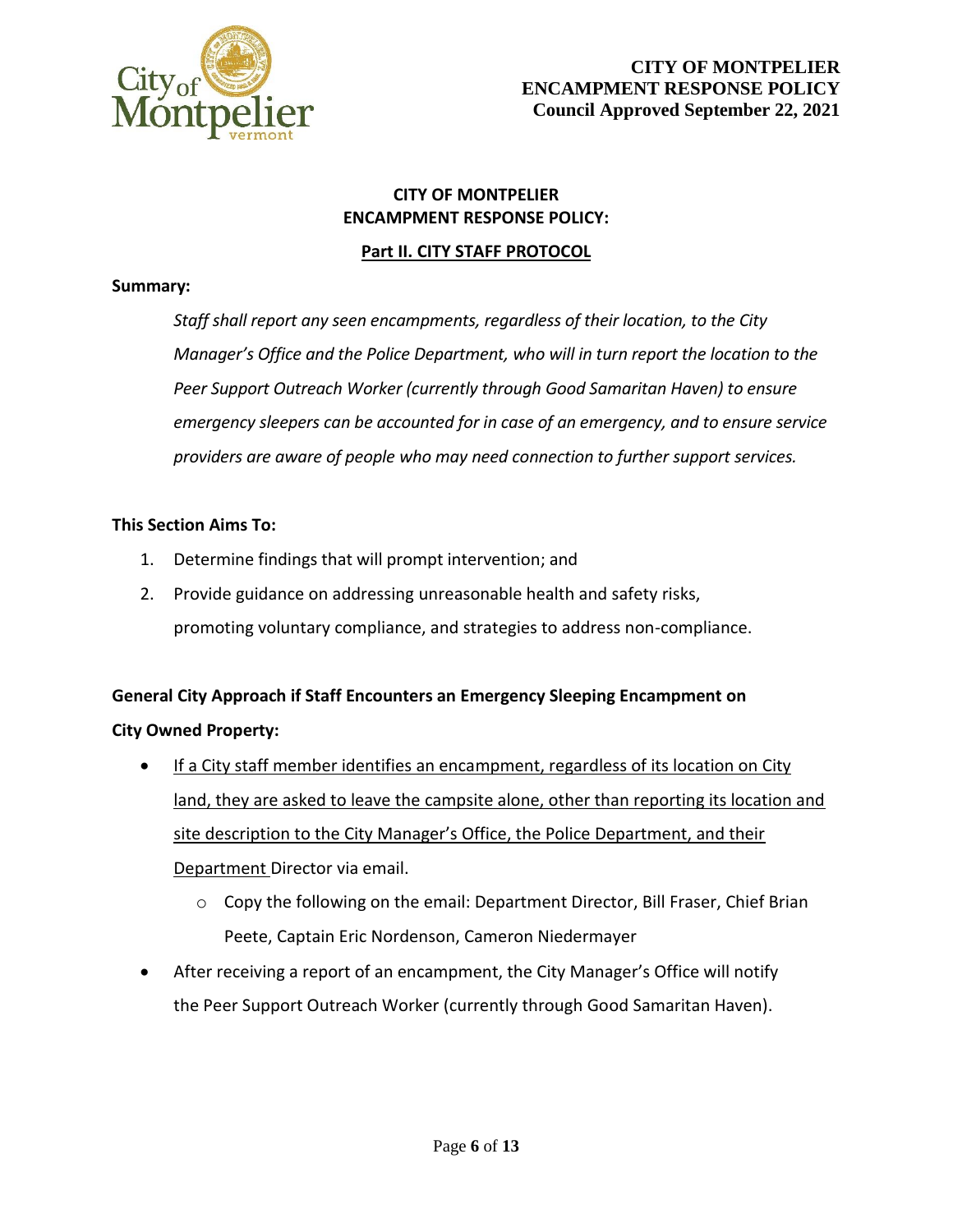

- o This email should note the location, site description, and if the site will require mitigation or other action from the City. This would include whether the site has been identified as a "high-sensitivity area."
- After receiving a report that a camp is located in a "high-sensitivity area" or if the encampment will prompt an intervention the City Manager's Office and the Police Department will then coordinate their response as outlined in this policy's "*Compliance"* section**.**
- Further outlines for intervention to any campsite is outlined in this policy under "*Findings Prompting Intervention".*

If a campsite is deemed uninhabited by City Staff, Staff will apply the "*Unattended Camp Clean-Up Protocol Policy*", which is attached here as **APPENDIX 1.**

### **General Public Safety Considerations:**

- If there are any public safety emergencies requiring a fire, medical, and/or police response at any encampments, it is to be immediately reported to 911, and those departments shall respond according to the ordinances, codes, statutes, and/or regulations under which they operate and are authorized to enforce.
- Regarding public safety considerations that are not necessarily public safety emergencies (e.g. accumulation of trash/debris, right-of-way obstructions, distancing of tents/vehicles/structures, etc.), the City Manager's Office, in consultation with Department Directors from Public Works, Fire, Police, the Health Officer, and City Council as needed, shall determine the level of intervention depending on specific findings, outlined here in the "*Findings Prompting City Interventions"* section**.**
- The City will aim to help facilitate public safety by adding trashcans and sharps containers at known encampment sites as needed and available, as determined by findings outlined in the "**APPENDIX 2: City of Montpelier Encampment Response Form**" for each specific situation.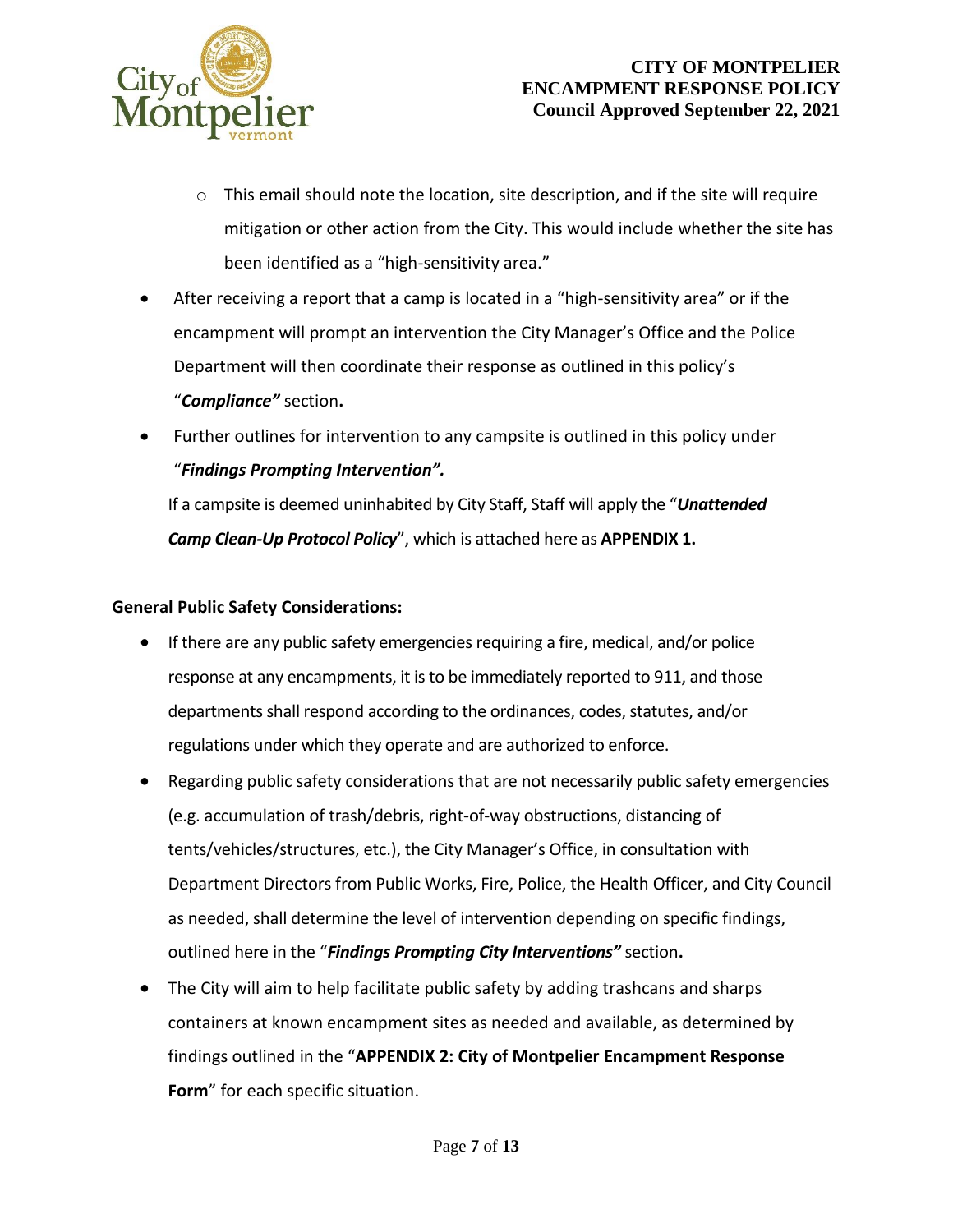

### **CITY OF MONTPELIER ENCAMPMENT RESPONSE POLICY Council Approved September 22, 2021**

 Departments that are most likely to interact with camps (Parks & Trees, Recreation, Police, Fire, and DPW) will be given copies of the Washington County Survival Guide, which can be distributed as needed to encourage connection to County-wide resources.

### **Compliance:**

The City must balance the rights of individuals who are emergency sleeping against its fundamental duty to maintain public safety, public health, and environmental protection. If a City staff member encounters or receives a complaint of an encampment that may be in a high-sensitivity area or have public health or safety findings, they will notify their department director, the City Manager's Office, and the Police Department. The City Manager's Office, and the Police Department, and the Department Director will organize the following response:

- Staff will only engage with campsites when social service agencies are normally open and available (typically 8am-5pm)
- Staff will ask the camper to relocate voluntarily
- If the camper does not comply with voluntary relocation, the following steps should be taken:
	- Call a representative from an appropriate partner agency, so they can be on site to provide connections to other local services as available from State and local community agencies.
		- o The first response should come from the Peer Support Outreach Worker, if they are available.
			- If they are not available, or if they need backup or support, responding City staff should convene an on-site meeting with representatives from community partners or other City Departments as available and appropriate
	- Shelter, or a shelter referral, must be offered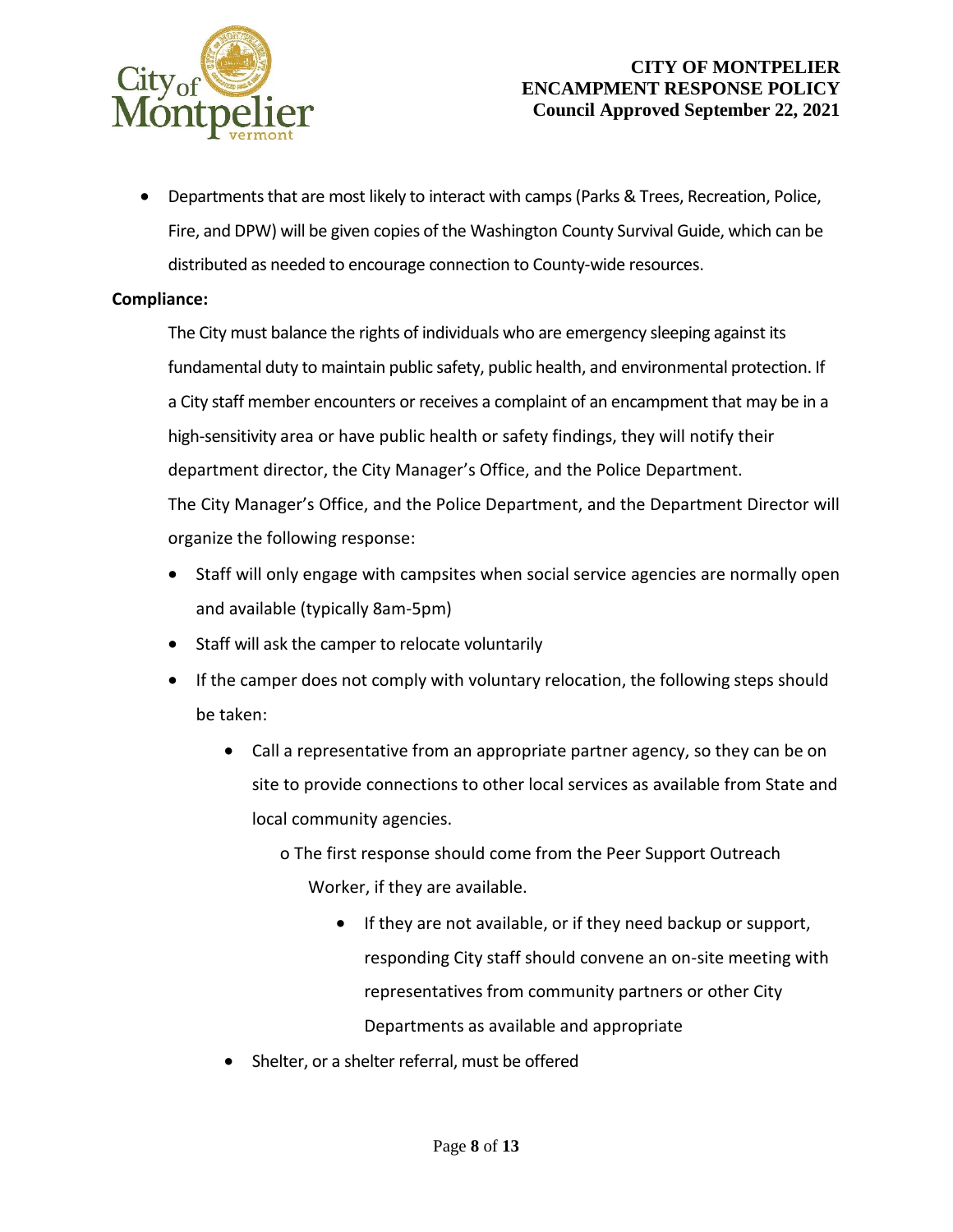

- Use the attached "Encampment Response Form" (Appendix 2) to document their observations and conclusions.
- If the encampment residents are unwilling or unable to voluntarily comply, the City may intervene in ways, including but not limited to:
	- Seek out restorative justice opportunities as appropriate and available sleeping
	- Posting the area against Trespassing and having the individuals cited and/or removed in coordination with the State's Attorney
- City staff will also convene an after-action meeting to determine how we can improve our response.

Except when urgent health and safety concerns require shorter notice, encampment residents will be given 24 hours to relocation or accept an offer of shelter or alternative housing if such referrals are available. All declinations will be documented. Outreach efforts and service offers will continue, as resources allow, with the goal of ending the individual's unsheltered status. During this 24-hour period, encampment residents will receive notice that they must remove and relocate any personal possessions. Anything remaining after that time will be subject to the retention policy outlined in the *"APPENDIX 1: Unattended Camp Clean-Up Protocol Policy".*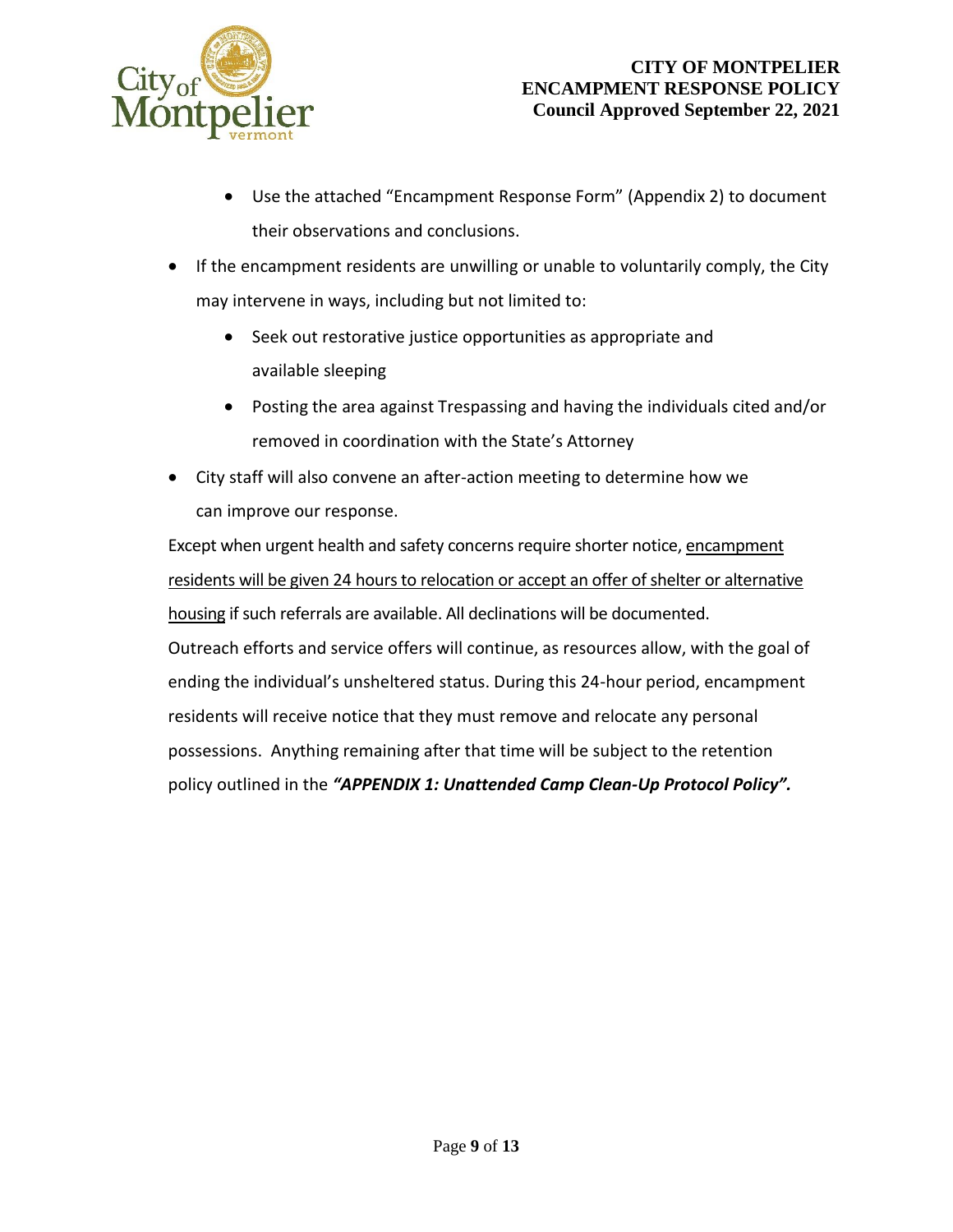

### **CITY OF MONTPELIER ENCAMPMENT RESPONSE POLICY Council Approved September 22, 2021**

### **APPENDIX 1: Unattended Camp Clean-Up Protocol Policy**

### **Summary**:

When City of Montpelier Staff encounters an unattended camp site on City owned land, the City Staff will take the following steps to both ensure the safety and security of the individual(s) and the public land. This policy aims to address the unique needs of people who are experiencing homelessness in the City of Montpelier with the City's overall responsibilities to keep public land protected.

In this policy, "Staff" refers to staff from the department who manages the land an unattended campsite is located on (for example, the Parks & Trees Department would handle camp sites in Hubbard Park). If the land is not maintained by any specific Departments, the City Manager's office, in partnership with the Montpelier Department of Public Works would address the issue. If an unattended camp site is in a "high-sensitivity" area, as defined in the Encampment Response Policy, the same protocol applies, but with a 3-day (72-hour) time limit for relocation or clean-up.

### **Procedure:**

- 1. When staff encounter an unattended campsite, they will first announce themselves as City Staff. If no one is present at the campsite, staff will leave a laminated packet prominently displayed on the encampment that includes the following information:
	- a. That sleeping is not permitted in High-Sensitivity Areas of City Property or on Privately owned land (without permission from owner),
	- b. The time/date staff visited, and the time/date that staff will return to the site to remove the encampment, which will be 7 days (168 hours) after the initial visit, unless contact has been made and other arrangements have been made,
	- c. A note will be left explaining that any materials taken in the cleaning of the encampment will be stored out of the elements and labeled if the material is not removed during the 7-day (168-hour) time limit,
	- d. A copy of the Washington County Survival Guide and other supportive materials.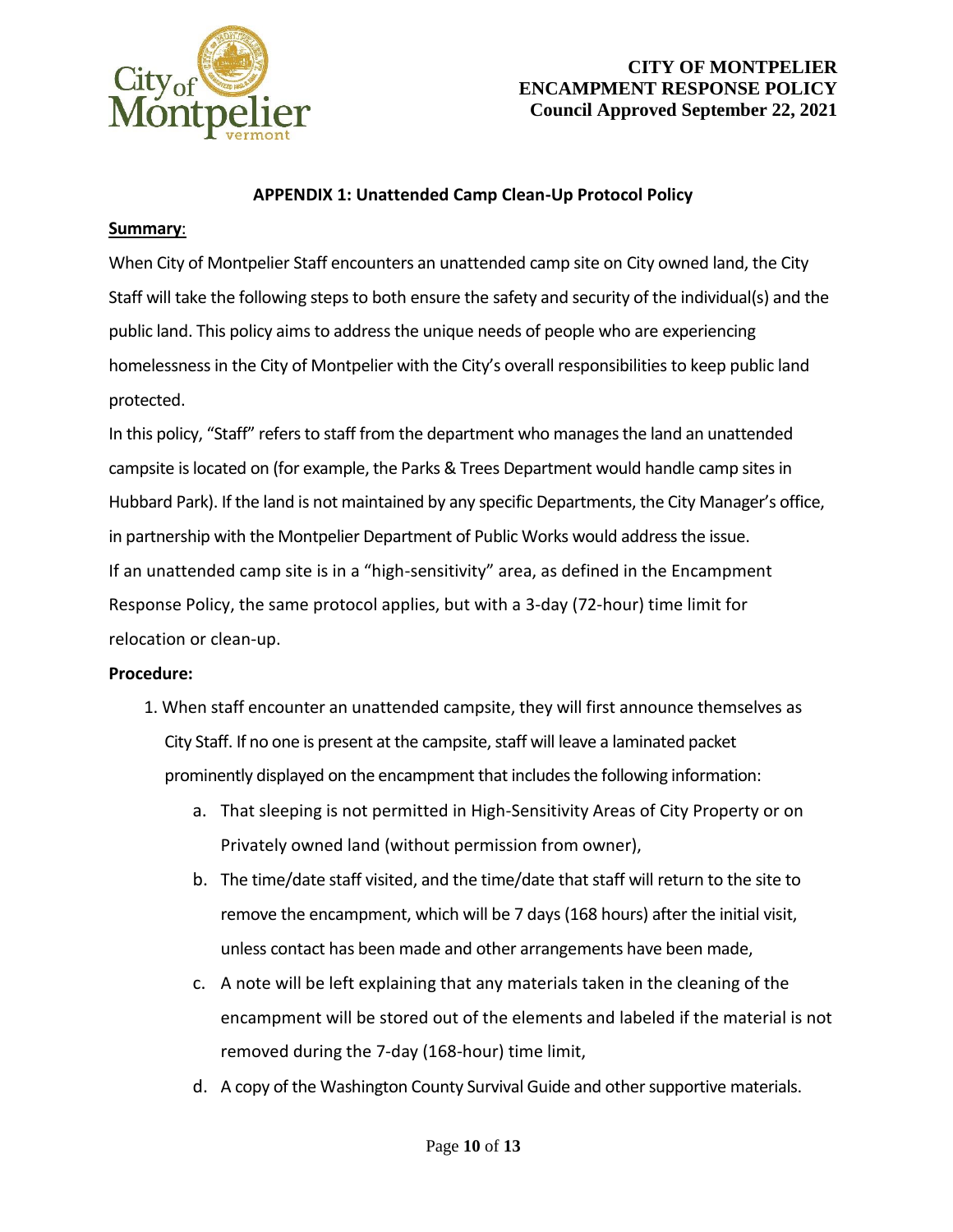

2. Staff will take photos of the encampment, including proof that the notice has been left.

a. Staff should attach these photos in an email and send them to their Supervisor and their Department Director.

3. After leaving the notice, staff will notify the Montpelier Police Department and the City Manager's office of the encampment, its location, its contents, and the intention of staff to revisit the site in 7 days (168 hours).

- 4. After the 7-day (168 hour) period, if the encampment has not been removed, staff will take the following steps:
	- a. Take a photo of the encampment before beginning cleaning
	- b. Leave a notice in a protective covering explaining the above, giving contact information for how to reach the Department to retrieve the items, and leave another copy of the Washington County Survival Guide. Staff will assign the box a number and write the number on the notice
	- c. Remove the encampment and bring it back to the Recreation Center Building basement to be stored for 90 days
	- d. Take a photo after the encampment has been removed
	- e. Notify the CMO and the Montpelier Police Department that the encampment has been dismantled,
	- **f. ALL** dismantled camps will be brought to and stored in the Rec Center Basement 55 Barre Street Montpelier, VT 05602
- 5. Unclaimed Property- Disposal of:
	- a. When personal property has been in the custody and possession of the City of Montpelier for a period of 30 days, and when reasonable efforts and opportunities have been allowed for the owner to reclaim such property, and no reasonable claim of ownership has been made, the City is empowered and authorized to dispose of such property. Disposal may also include donation of the items.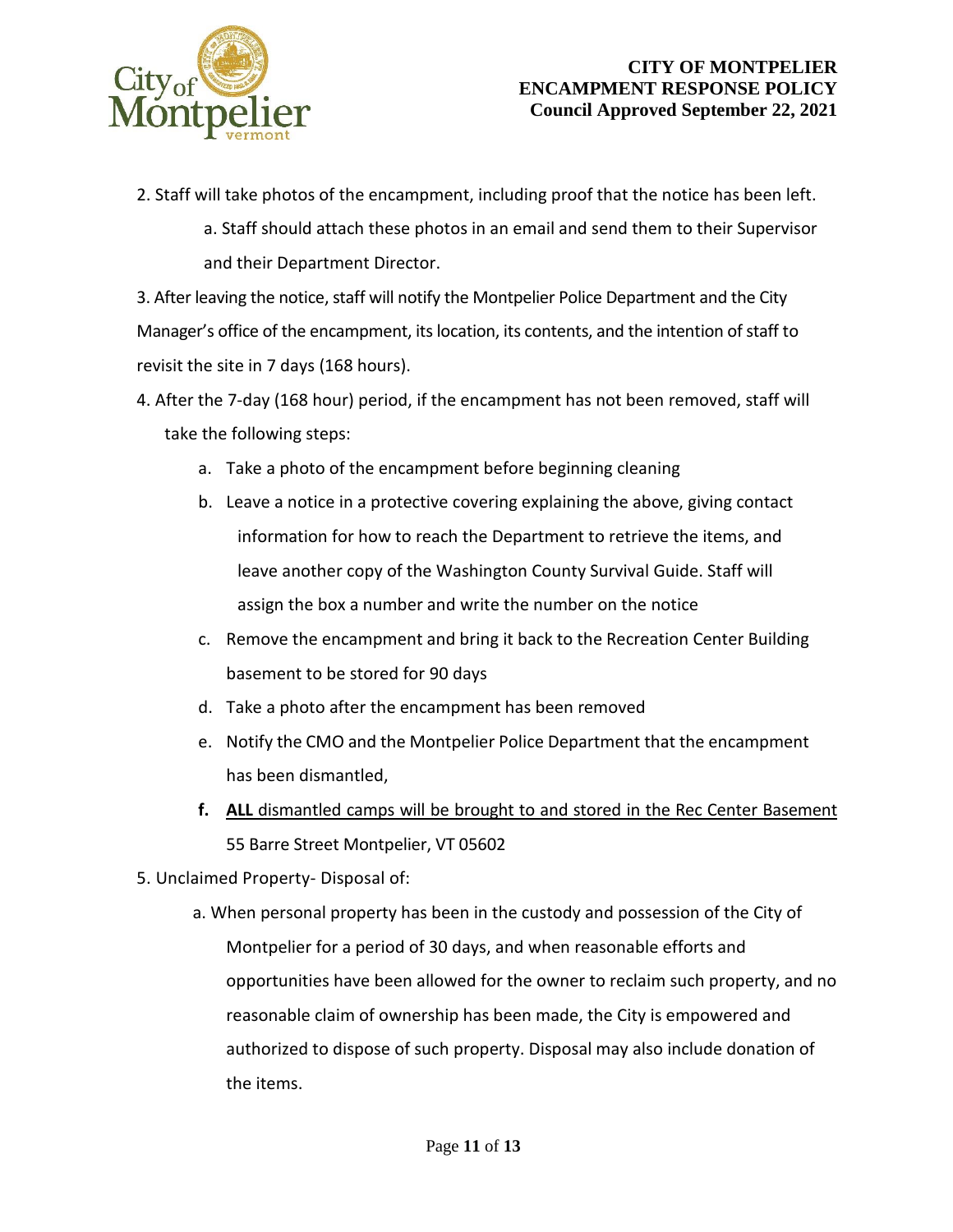

### **Contact Numbers:**

Good Samaritan: (802) 479-2294 Another Way: (802) 229-0920 Washington County Mental Health: (802) 479-4055 Montpelier Police: (802) 223-3445 Montpelier Parks: (802) 223-7335 Montpelier Recreation: (802) 225-8699 Montpelier City Manager's Office: (802) 223-9502 or (802) 262-6250 Montpelier DPW: (802) 223-9508